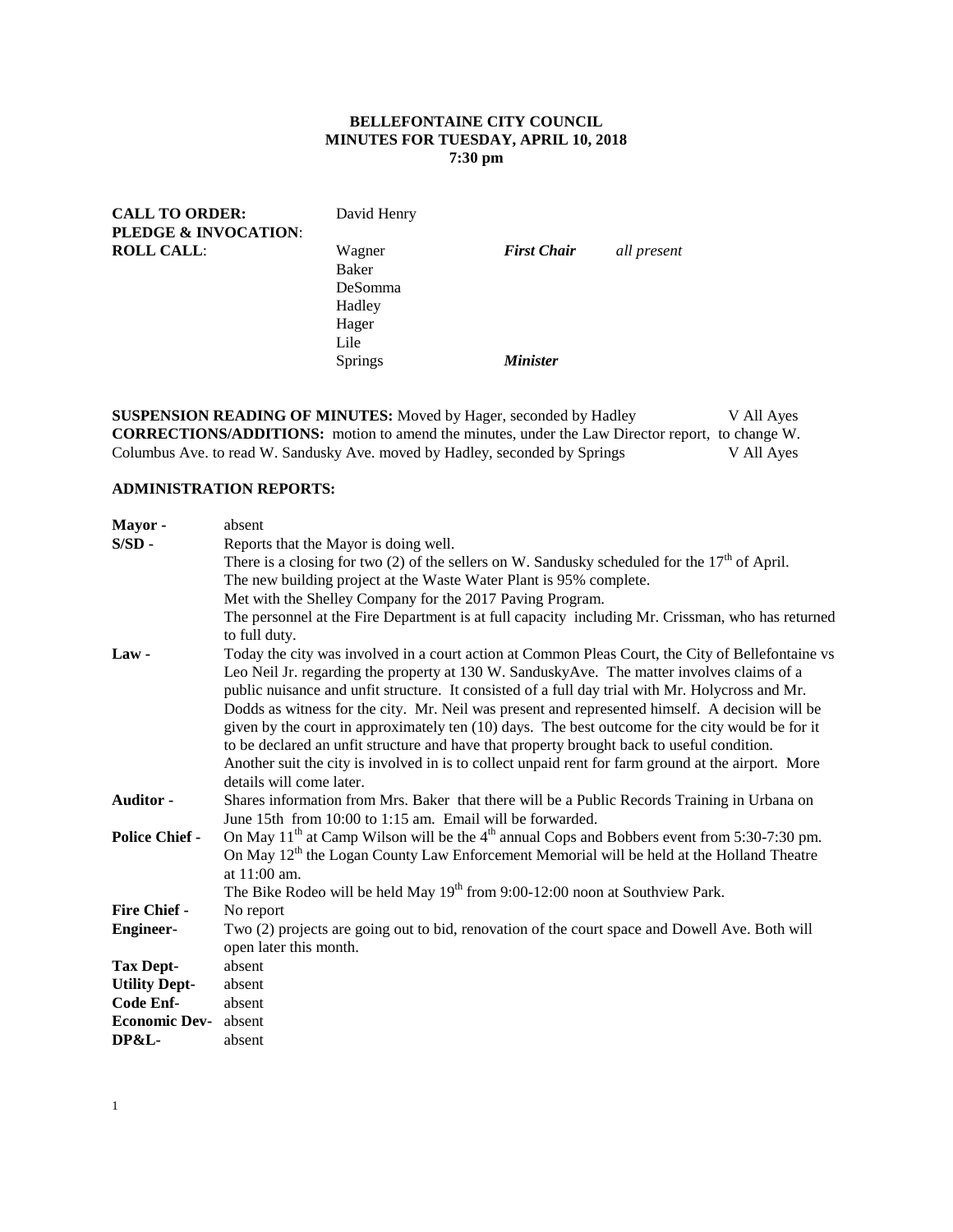#### **REPORTS OF STANDING COMMITTEES:**

| <b>Rules</b> -     | Rules Committee will meet on April $23rd$ at 4:00 pm in Council Chambers to discuss the medical                                 |
|--------------------|---------------------------------------------------------------------------------------------------------------------------------|
|                    | Marijuana zoning issue.                                                                                                         |
| <b>Finance -</b>   | Explained ordinances on the agenda                                                                                              |
| <b>Utilities -</b> | No report                                                                                                                       |
| Safety -           | No report                                                                                                                       |
| Streets -          | No report                                                                                                                       |
|                    | <b>Sidewalks, Curbs &amp; Parks</b> – The Park Board met on April $3^{rd}$ . Highlights included the recognition of Dennis Shaw |
|                    | for his volunteer work on the repair of bridges at Myeerah.                                                                     |
| Audit $-$          | No report                                                                                                                       |

#### **COMMUNICATIONS FROM CITIZENS:**

ElaineHerrick, 180 E Broad St., Columbus, OH, Regional Liaison for Jon Husted, Secretary of State, here to present a certificate of commendation to the city for being ranked forty-first in Site Selection Magazine's list of 2017 Top Micropolitan Communities in the United States.

Rick Smith, 2287 St. Rt. 540, President of Hi Point Career Center, here to make leadership aware that Hi Point is going on the ballot on May  $8<sup>th</sup>$  seeking a 0.6 mill permanent improvement issue.

Jack Reser, 1704 Whispering Pines, owner of Lee's Shoes, here to commend the Fire and Police Departments for their quick response to the "drive thru" that occurred at his business. Expresses his thanks.

#### **INTRODUCTION OF ORDINANCES:**

## **1. ORDINANCES FOR 1ST READING**

18-31 A. AN ORDINANCE AUTHORIZING THE HIRING OF PART-TIME SEASONAL EMPLOYEES FOR SUMMER 2018 EMPLOYMENT FOR THE WATER DEPARTMENT AND STREET DEPARTMENT, AUTHORIZING APPROPRIATIONS THEREFORE AND DECLARING AN EMERGENCY IN THE CITY OF BELLEFONTAINE, OHIO. **FINANCE**

| 3RR-      | Moved by Wagner, seconded by Baker | V All Ayes |
|-----------|------------------------------------|------------|
| Passage-  |                                    |            |
| Adoption- |                                    |            |

18-32 B. AN ORDINANCE AMENDING ORDINANCE NO. 17-58, WHICH ESTABLISHED AND PROVIDED COMPENSATION FOR THE BELLEFONTAINE MUNICIPAL COURT PROSECUTOR FOR 2018, FOR PURPOSES OF INCREASING THE COMPENSATION AND CLARIFYING THAT TWO PART-TIME PROSECUTORS ARE INCLUDED UNDER THE MUNICIPAL COURT PROSECUTOR POSITION AND DECLARING AN EMERGENCY IN THE CITY OF BELLEFONTAINE, OHIO. **FINANCE**

| 3RR- | Moved by Baker, seconded by Springs | V Ayes, Wagner-abstain |
|------|-------------------------------------|------------------------|
|------|-------------------------------------|------------------------|

Passage-Adoption-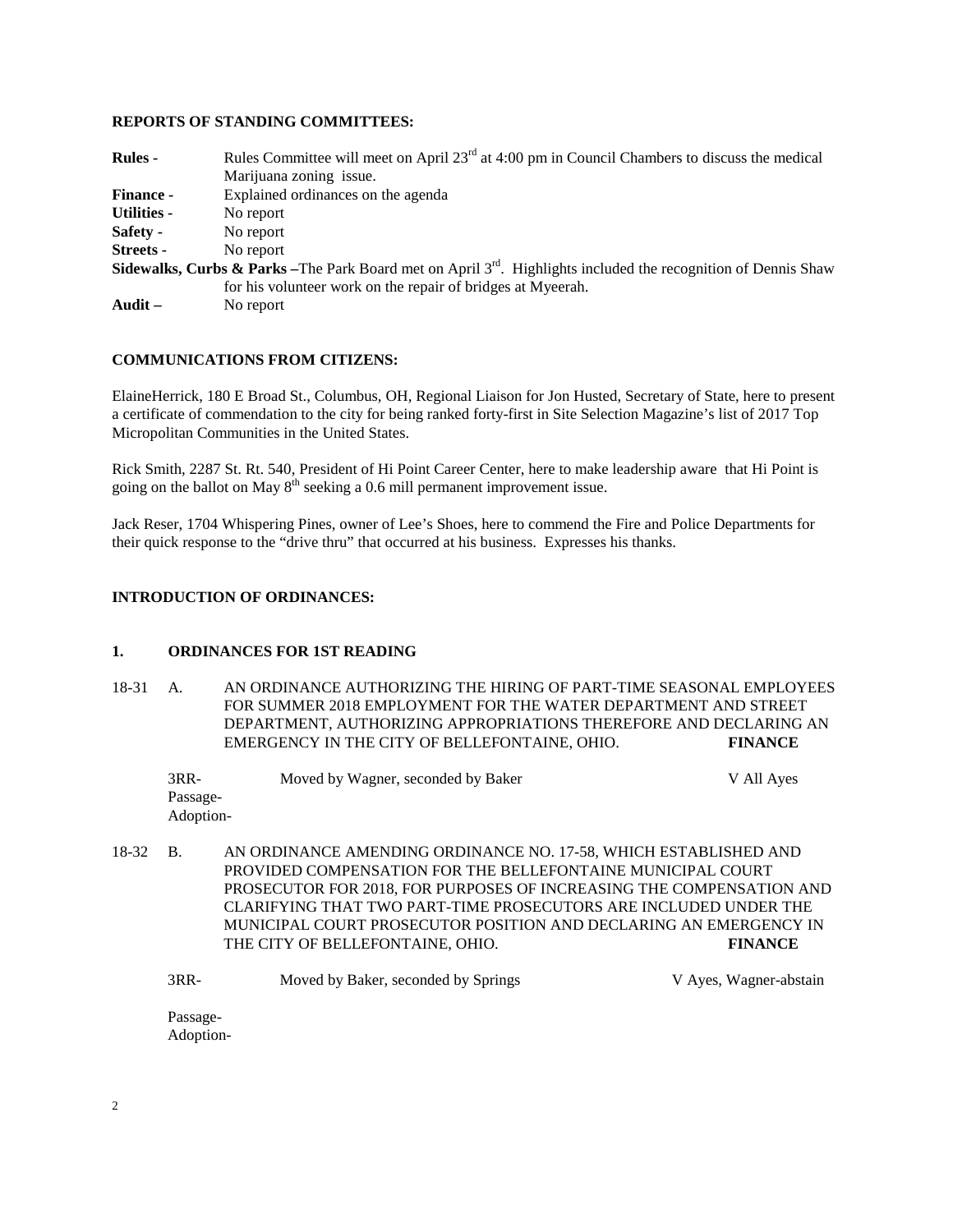#### **2. ORDINANCES FOR 2ND READING**

18-28 A. AN ORDINANCE AUTHORIZING AND CREATING A PART-TIME CLERK POSITION FOR THE PROBATION DEPARTMENT OF THE BELLEFONTAINE MUNICIPAL COURT AND AUTHORIZING THE HIRING OF SAID NEW PART-TIME CLERK AND DECLARING AN EMERGENCY IN THE CITY OF BELLEFONTAINE, OHIO. **FINANCE**

| 3RR-      | Moved by Wagner, seconded by Springs | V All Ayes |
|-----------|--------------------------------------|------------|
| Passage-  | Moved by Wagner, seconded by Springs | V All Ayes |
| Adoption- | Moved by Wagner, seconded by Springs | V All Ayes |

18-29 B. AN ORDINANCE MAKING SUPPLEMENTAL APPROPRIATIONS AND AMENDING THE PERMANENT APPROPRIATIONS ORDINANCE FOR PURPOSES OF PROBATION SERVICES AND ESTABLISHING NEW ACCOUNTS WITHIN THE PROBATION SERVICES APPROPRIATIONS AND DECLARING AN EMERGENCY IN THE CITY OF BELLEFONTAINE, OHIO. **FINANCE**

| $3RR-$    | Moved by Wagner, seconded by Baker | V All Ayes |
|-----------|------------------------------------|------------|
| Passage-  | Moved by Wagner, seconded by Baker | V All Ayes |
| Adoption- | Moved by Wagner, seconded by Baker | V All Ayes |

18-30 C. AN ORDINANCE AUTHORIZING THE HIRING OF A PART-TIME PROSECUTOR FOR THE MUNICIPAL PROSECUTOR'S OFFICE AND DECLARING AN EMERGENCY IN THE CITY OF BELLEFONTAINE, OHIO. **FINANCE**

3RR- Moved by Baker, seconded by Springs V Ayes, Wagner-abstain

Passage-Adoption-

## **3. ORDINANCES FOR 3RD READING**

18-25 A. AN ORDINANCE AUTHORIZING THE SERVICE-SAFETY DIRECTOR TO ENTER INTO CONTRACT FOR THE PURCHASE OF A NEW DUMP TRUCK FOR USE BY THE WATER DEPARTMENT AND A NEW F-550 CAB & CHASSIS FOR USE BY THE STREET DEPARTMENT THROUGH THE STATE OF OHIO CONTRACT PURCHASING PROGRAM AND DECLARING AN EMERGENCY IN THE CITY OF BELLEFONTAINE, OHIO. **FINANCE**

| Adoption- | Moved by Wagner, seconded by DeSomma | V All Aves |
|-----------|--------------------------------------|------------|
|-----------|--------------------------------------|------------|

18-26 B. AN ORDINANCE AUTHORIZING THE SERVICE-SAFETY DIRECTOR TO ENTER INTO CONTRACT FOR THE PURCHASE OF A HONDA ACCORD LX FOR USE BY THE FIRE DEPARTMENT AND THE UPFITTING A F-550 CAB & CHASSIS TO INCLUDE A DUMP BED AND SNOW REMOVAL EQUIPMENT FOR USE BY THE STREET DEPARTMENT IN ACCORDANCE WITH THE SPECIFICATIONS NOW ON FILE IN THE OFFICE OF THE SERVICE-SAFETY DIRECTOR AND DECLARING AN EMERGENCY IN THE CITY OF BELLEFONTAINE, OHIO. **FINANCE**

3